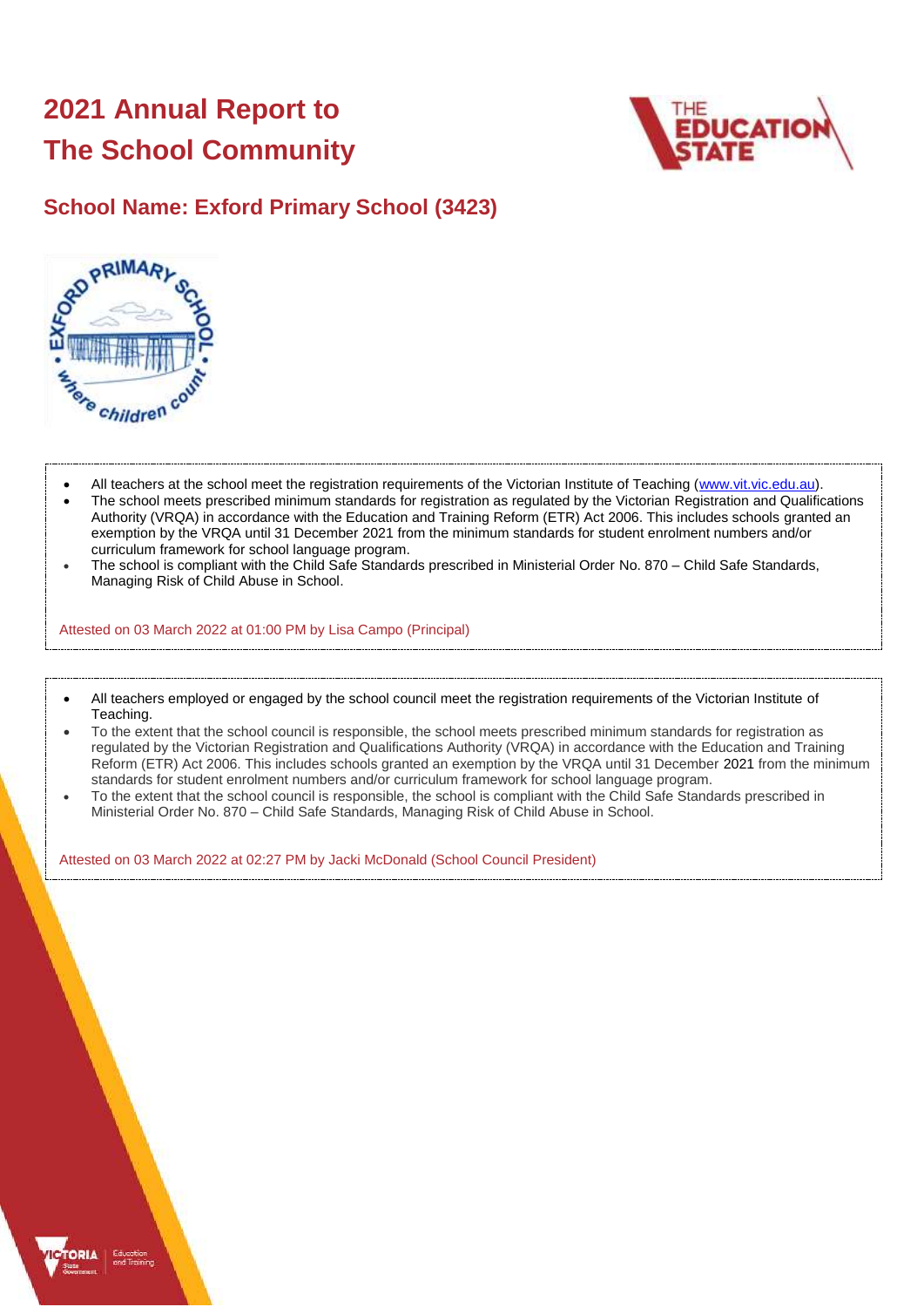

## How to read the Annual Report

### What does the *'About Our School'* commentary section of this report refer to?

The 'About our school' commentary provides a brief background on the school, an outline of the school's performance over the year and future directions.

The 'School Context' describes the school's vision, values and purpose. Details include the school's geographic location, size and structure, social characteristics, enrolment characteristics and special programs.

The 'Framework for Improving Student Outcomes (FISO)' section includes the improvement initiatives the school has selected and the progress they have made towards achieving them through the implementation of their School Strategic Plan and Annual Implementation Plan.

### What does the *'Performance Summary'* section of this report refer to?

The Performance Summary includes the following:

#### **School Profile**

- student enrolment information
- the school's 'Student Family Occupation and Education' category
- a summary of parent responses in the Parent Opinion Survey, shown against the statewide average for Primary schools
- school staff responses in the area of School Climate in the School Staff Survey, shown against the statewide average for Primary schools

#### **Achievement**

- English and Mathematics for Teacher Judgements against the curriculum
- English and Mathematics for National Literacy and Numeracy tests (NAPLAN).

#### **Engagement**

Student attendance at school

#### **Wellbeing**

Student responses to two areas in the Student Attitudes to School Survey:

- Sense of Connectedness
- Management of Bullying

Results are displayed for the latest year and the average of the last four years (where available). As NAPLAN tests were not conducted in 2020, the NAPLAN 4-year average is the average of 2018, 2019 and 2021 data in the 2021 Performance Summary.

### Considering COVID-19 when interpreting the Performance Summary

The Victorian community's experience of COVID-19, including remote and flexible learning, had a significant impact on normal school operations in 2020 and 2021. This impacted the conduct of assessments and surveys. Readers should be aware of this when interpreting the Performance Summary.

For example, in 2020 and 2021 school-based surveys ran under changed circumstances, and NAPLAN was not conducted in 2020. Absence and attendance data during this period may have been influenced by local processes and procedures adopted in response to remote and flexible learning.

Schools should keep this in mind when using this data for planning and evaluation purposes.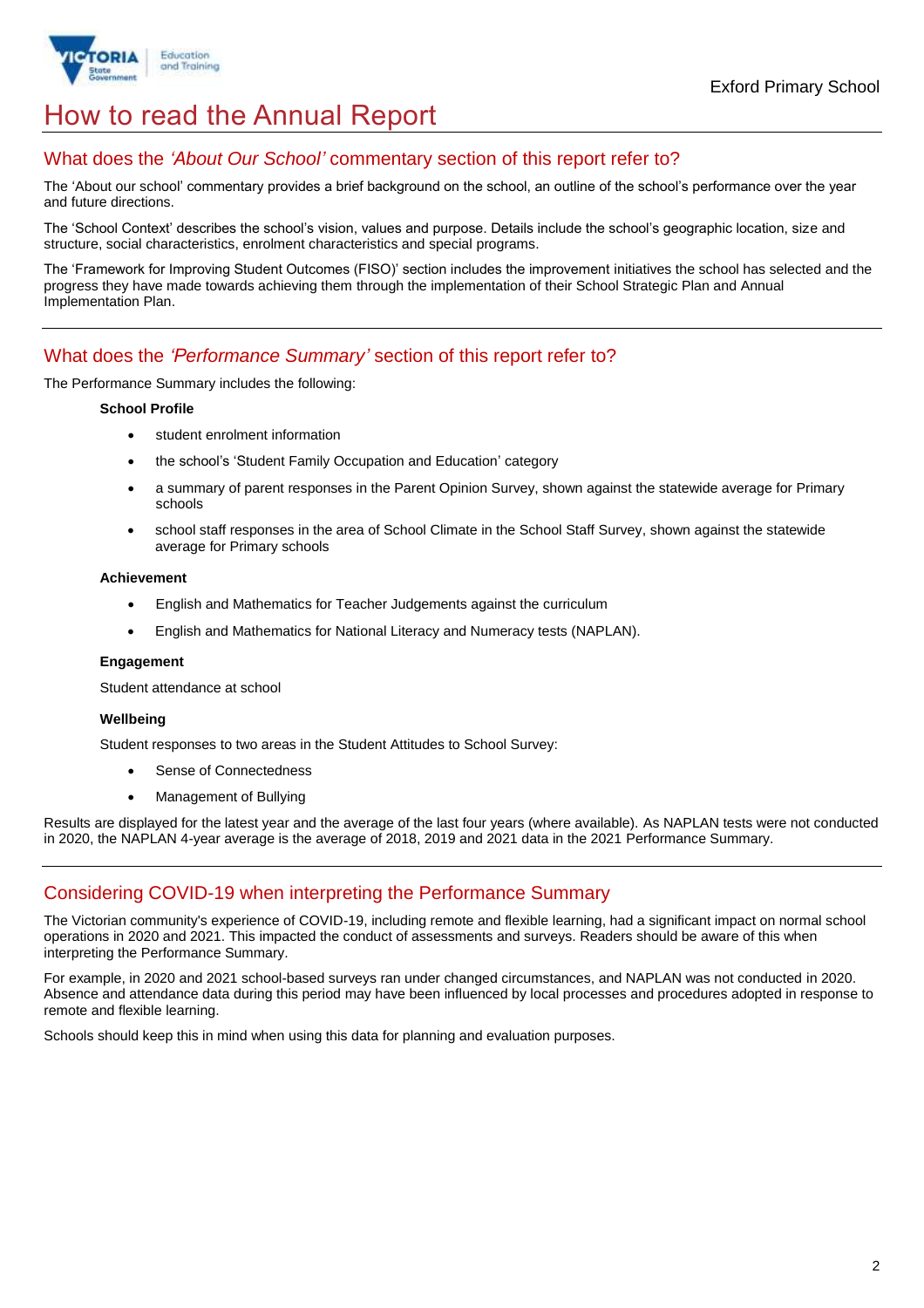

## How to read the Annual Report (continued)

### What do *'Similar Schools'* refer to?

Similar Schools are a group of Victorian government schools with similar characteristics to the school.

This grouping of schools has been created by comparing each school's socio-economic background of students, the number of non-English speaking students and the school's size and location.

### What does *'NDP'* or '*NDA*' mean?

'NDP' refers to no data being published for privacy reasons or where there are insufficient underlying data. For example, very low numbers of participants or characteristics that may lead to identification will result in an 'NDP' label.

'NDA' refers to no data being available. Some schools have no data for particular measures due to low enrolments. There may be no students enrolled in some year levels, so school comparisons are not possible.

Note that new schools only have the latest year of data and no comparative data from previous years. The Department also recognises unique circumstances in Specialist, Select Entry, English Language, Community Schools and schools that changed school type recently, where school-to-school comparisons are not appropriate.

### What is the *'Victorian Curriculum'*?

The Victorian Curriculum F–10 sets out what every student should learn during his or her first eleven years of schooling. The curriculum is the common set of knowledge and skills required by students for life-long learning, social development and active and informed citizenship.

The Victorian Curriculum is assessed through teacher judgements of student achievement based on classroom learning.

The curriculum has been developed to ensure that school subjects and their achievement standards enable continuous learning for all students, including students with disabilities.

The 'Towards Foundation Level Victorian Curriculum' is integrated directly into the curriculum and is referred to as 'Levels A to D'.

'Levels A to D' may be used for students with disabilities or students who may have additional learning needs. These levels are not associated with any set age or year level that links chronological age to cognitive progress (i.e., there is no age expected standard of achievement for 'Levels A to D').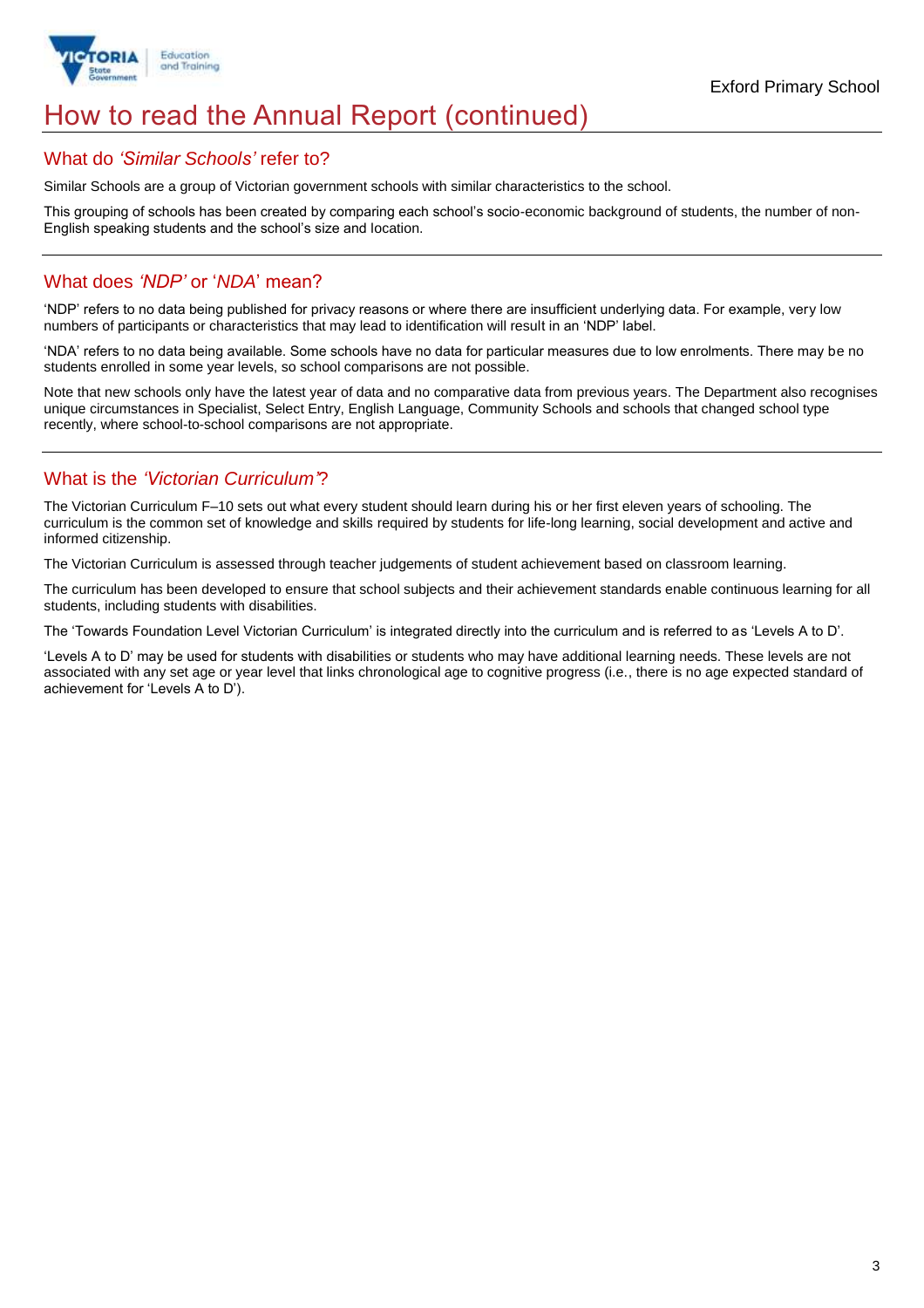

## **About Our School**

### School context

Exford Primary School is a unique school in a semi-rural setting, which provides a safe, happy and friendly learning environment, which promotes pride, warmth and a sense of belonging. It is located 6 kms from Melton South on a 1.2 hectare site surrounded by farm land and new housing estates at Weir Views, Strathtulloh and Eynesbury. Our 2022 enrolment number is 254 students across 12 classes. Our Specialist subjects are the Arts, Health and PE and French (our Language Other than English).

Our school setting is undergoing great change, with our Master Planning Stage 1 Construction underway since Term 4 2021. Whilst parts of our school are not able to be accessed due to the building works, we still have playground equipment, our Basketball courts and our oval area available as play space. We continue to offer our Lunchtime Clubs program, with a wide range of activities available for students - Lego, Lego Technic, Games Club, Knitting Club, Arts Club, Story time and Origami Club. Our students, staff and families eagerly watch the construction of the new Administration and Junior Learning buildings.

Many of our students travel from the wider Melton area (pre-enrolment neighbourhood being put into place), with other families coming from the local Exford, Strathtulloh, Mt Cottrell, Eynesbury and Weir Views areas. Some residential areas are able to use the School Bus service (eligibility based on residence and distance from school).

We place a great deal of importance on having calm and settled classrooms, with the classroom teacher being responsible for all areas of the children's pastoral care. We encourage our children to be active and engaged in their classroom learning, in being physically active, in joining in with our Lunchtime Club opportunities and our school sporting program.

Our staff and family community are focused on the children's feeling connected to our school, with all staff on hand in the mornings and afternoons to meet and greet the children. We emphasise the importance of our school values - Respect, Kindness and Personal Best - and everyone at our school, students, staff and families alike are encouraged to demonstrate these all the time. We are in the early stages of being part of the Resilience Project (Monash University supported) and also implement our School Wide Positive Behaviour strategies.

We encourage our students to be involved in our school, with two School Captains and two Vice School Captains elected from our Year 6 cohort and Student Ambassador (leadership roles) positions available for Year 5 - 6 students in School Values, Sports, the Arts, Special Events and Sustainability. Fostering student voice is an important focus for us.

In 2021, our staff comprised of a Principal and Assistant Principal, 12 classroom teachers, 3.2 EFT specialist teachers, 1 Tutor, 2 Learning Specialist teachers, 14 Classroom ES, 4 Office ES (3.6 EFT) and an ES grounds-man (0.47 EFT). We had one staff member who identifies as Koorie and 1.6 % of our student population identify as Koorie. We had one international student.

The school sees the work of our Professional Learning Teams as key in our continual focus on improving student learning outcomes; our Learning Specialist Teacher Leaders are 100 % focused on the work of the PLTs and coaching our teachers. We have revised our Instructional Model in Reading and have focused on the development of a curriculum website resource to ensure our teachers have a deep understanding of and deliver a Guaranteed and Viable curriculum.

We have a focus on the use of ICT as a regular tool in children's learning, with the use of technology in our classrooms - iPads and Apple TV set-ups, Pro-Bots and other digital devices. We use Seesaw as the children's learning portfolios and upload learning goals and learning moments and achievements for our families to view. Seesaw is also part of our reporting to parents, with learning rubrics uploaded to accompany the written report.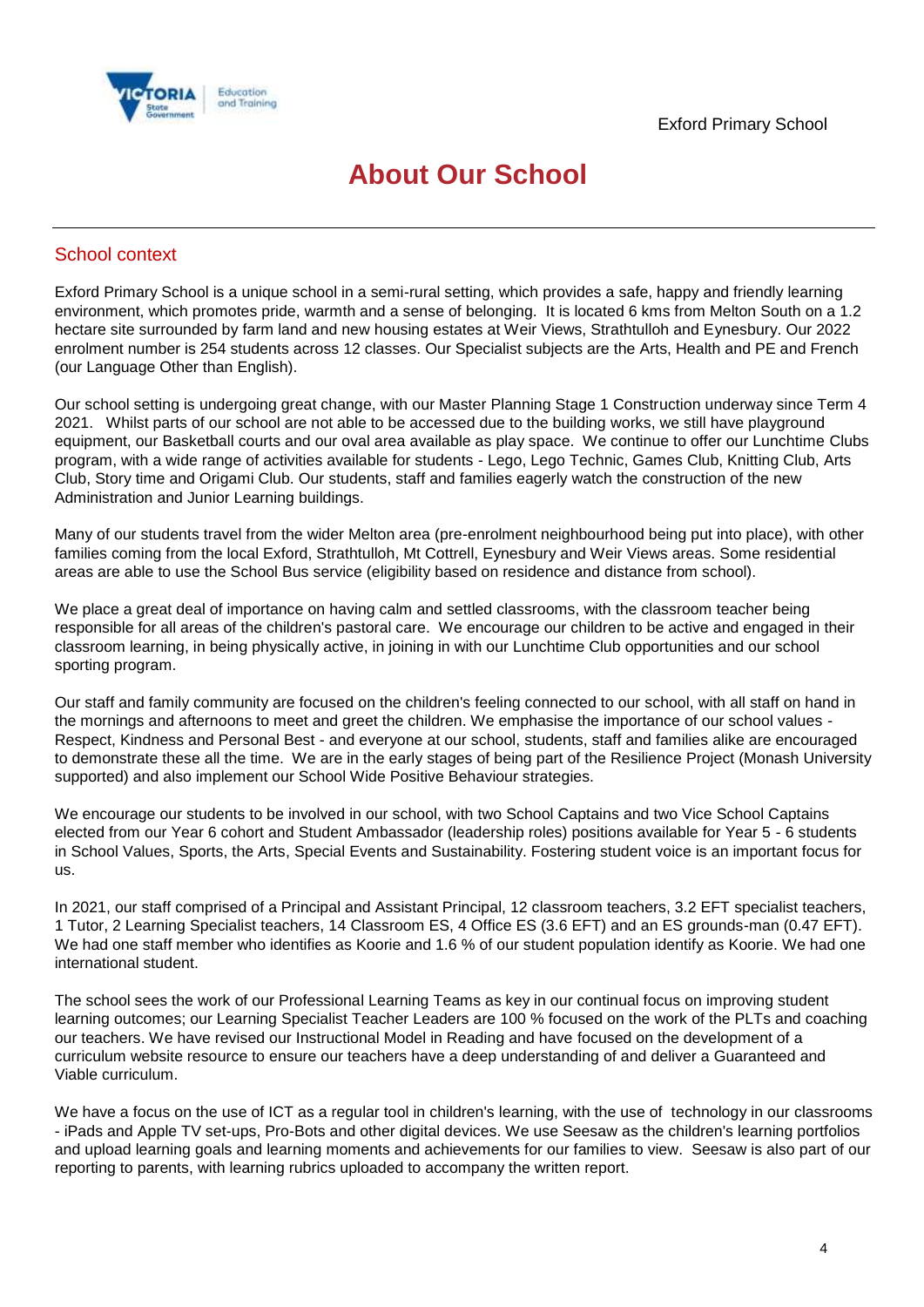

When asked about the key reasons for selecting Exford Primary School as the school for their children, our parent community identifies the strong emphasis on not only the children's academic achievement, but also on the development of courtesy, values, student resilience and personal / interpersonal learning. All other sources of data showed our students, staff and parents value our school and hold it in high regard. We foster the development of the whole child through our whole school approach to student wellbeing, our individualised learning and our emphasis on school and family partnerships.

We are planning for our school's major upgrade, with three amounts of funding announced in the State Budgets since 2018. Stage 1 construction has commenced, with our new Administration building and Junior Learning Building anticipated to be completed during Term 3 2022. Also included in our Master Plan is a two storey Senior Learning Building, a new Gymnasium, a new sports field, new Arts and Music classrooms and also the refurbishment of our BER building to include a large Library, Science / STEM space and Food Technology classrooms.

### Framework for Improving Student Outcomes (FISO)

During 2021, we alternated between Onsite and Remote Learning programs for our students, having a core group of students onsite throughout the Lockdown periods. We focused on students' Literacy, Numeracy, wellbeing and connectedness throughout the year. We used Seesaw, our students' digital learning portfolio, extensively for posting learning tasks and for students to upload their work. We used WebEx for class sessions and teaching, including explicit teaching groups daily. The teaching and learning schedule was posted to Seesaw, with links the the WebEx rooms of teachers and ES. We also made sure that we were doing enrichment and engagement style activities to keep our students connected to their peers, to their class and staff and to the whole school.

Our Leadership team worked extensively supporting the onsite program for the students of authorised and essential workers and students deemed vulnerable. The Leadership team also worked with supporting our families - we all found the second year of Remote Learning a little more challenging than the first and provided as much support as we could.

Throughout 2021, we continued with our intensive professional learning focus (Differentiated Schools Support Initiative), focusing on the development of our Guaranteed and Viable curriculum in Reading and producing a resource website for our teachers. We revised our Instructional Model and Planning Cycle in Reading. Our Tutoring program continued regardless of whether we were Onsite or in Remote Learning times, with our staff adapting their teaching and learning to suit the context.

During 2021, we were able to hold our postponed (from 2020) School Review - these are the goals, targets and key improvement strategies which guide our work:

Goal 1 - Improve student learning outcomes in literacy and numeracy for all students.

Target 1.1 - To increase the percentage of students achieving in the top two bands in NAPLAN for:

- Year 3 Reading from 52 per cent in 2019 to 57 per cent in 2024
- Year 5 Reading from 29 per cent in 2019 to 36 per cent in 2024
- Year 3 Writing from 51 per cent in 2019 to 56 per cent in 2024
- Year 5 Writing from 6 per cent in 2019 to 11 per cent in 2024
- Year 3 Numeracy from 30 per cent in 2019 to 35 per cent in 2024
- Year 5 Numeracy from 26 per cent in 2019 to 30 per cent in 2024.

Target 1.2 - To increase the percentage of students making above Benchmark Growth in NAPLAN from Year 3 to Year 5 for:

- Reading from 29 per cent in 2019 to 32 per cent in 2024
- Writing from 8 per cent in 2019 to 15 per cent in 2024
- Grammar and Punctuation from 18 per cent in 2019 to 23 per cent in 2024
- Spelling from 24 per cent in 2019 to 29 per cent in 2024
- Numeracy from 29 per cent in 2019 to 32 per cent in 2024.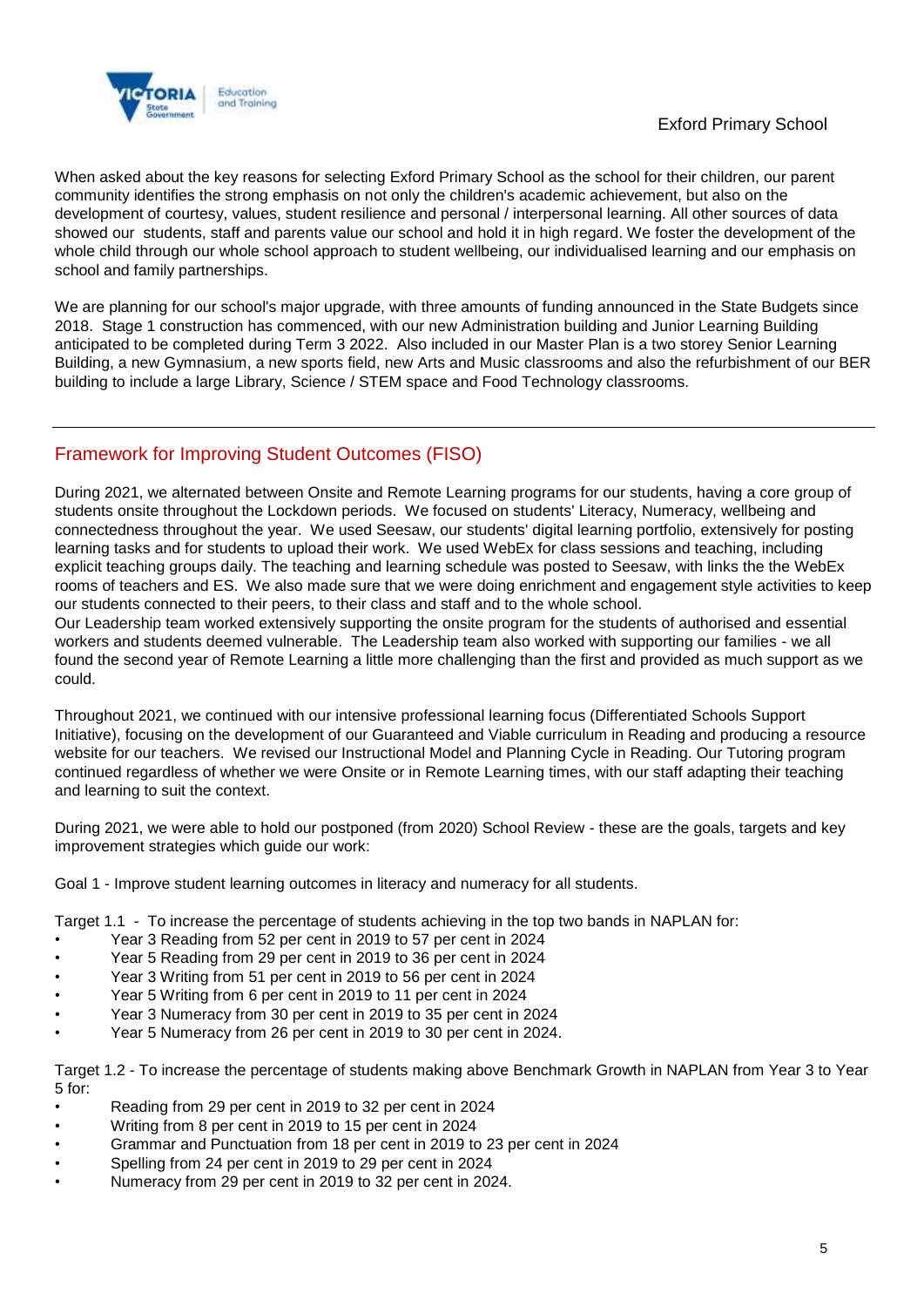Exford Primary School



Target 1.3 - To increase the percentage of students from Prep to Year 6 achieving above the expected level, according to Victorian Curriculum teacher judgements in Semester 2, 2019 for:

- Reading & Viewing from 39 per cent in 2019 to 44 per cent in 2024
- Writing from 14 per cent in 2019 to 19 per cent to 2024
- Number & Algebra from 21 per cent in 2019 to 25 per cent to 2024.

\* Key Improvement Strategy 1 a) Building practice excellence - Review and embed the agreed instructional model and deepen staff understanding of the key elements.

\* Key Improvement Strategy 1 b) Curriculum planning and assessment - Extend and embed teachers' implementation of the Guaranteed and Viable Curriculum to differentiate student learning.

\* Key Improvement Strategy 1 c) Building leadership teams - Develop the capacity of the mid-level leaders to lead a cycle of inquiry within the PLTs.

Goal 2 - Empower all students to be active learners.

Target 2.1 - By 2024, to increase the percentage of positive endorsement in the Attitudes To Schools Survey to exceed 90 per cent for the factors of:

- Stimulated learning from 90 per cent in 2019
- Motivation and interest from 88 per cent in 2019
- Self-regulation and goal setting from 90 per cent in 2019
- Student voice and agency from 78 per cent in 2019

Target 2.2 - To increase the percentage of positive endorsement in the Parent Opinion Survey for the factors of:

- Student voice and agency from 81 per cent in 2019 to 86 per cent by 2024
- Stimulating learning environment from 85 per cent in 2019 to 90 per cent by 2024
- Effective teaching from 83 per cent in 2019 to 88 per cent by 2024
- Student motivation and support from 81 per cent in 2019 to 86 per cent by 2024

Target 2.3 - To increase the percentage of positive endorsement in the School Staff Survey for the factors of:

- Academic emphasis from 61 per cent in 2019 to 66 per cent by 2024
- Collective efficacy from 77 per cent in 2019 to 82 per cent by 2024.

\* Key Improvement Strategy 2 a) - Evidence-based high-impact teaching strategies - Build a shared understanding with all staff of student voice and agency.

\* Key Improvement Strategy 2 b) - Building practice excellence - Develop and implement a whole school pedagogical approach that ensure students are active learners.

\* Key Improvement Strategy 2 c) - Empowering students and building school pride - Build teacher capacity to co-design opportunities for students to exercise authentic agency in their learning.

#### Achievement

During 2021's Remote Learning times, we worked hard to keep our students engaged; on the children's return to school, we focused intensively on Literacy and Numeracy and wellbeing.

NAPLAN tests were carried out in 2021 and our data showed pleasing growth, particularly with the improvement shown by our Year 5 students (Year 3-5 growth).

Our Teacher Judgement data showed that we extended students' learning, reducing the number of students deemed at risk in their learning.

Please see the attached report outlining our 2021 student achievement data.

We had 26 students receiving funding through Program for Students with Disabilities and their classroom aides worked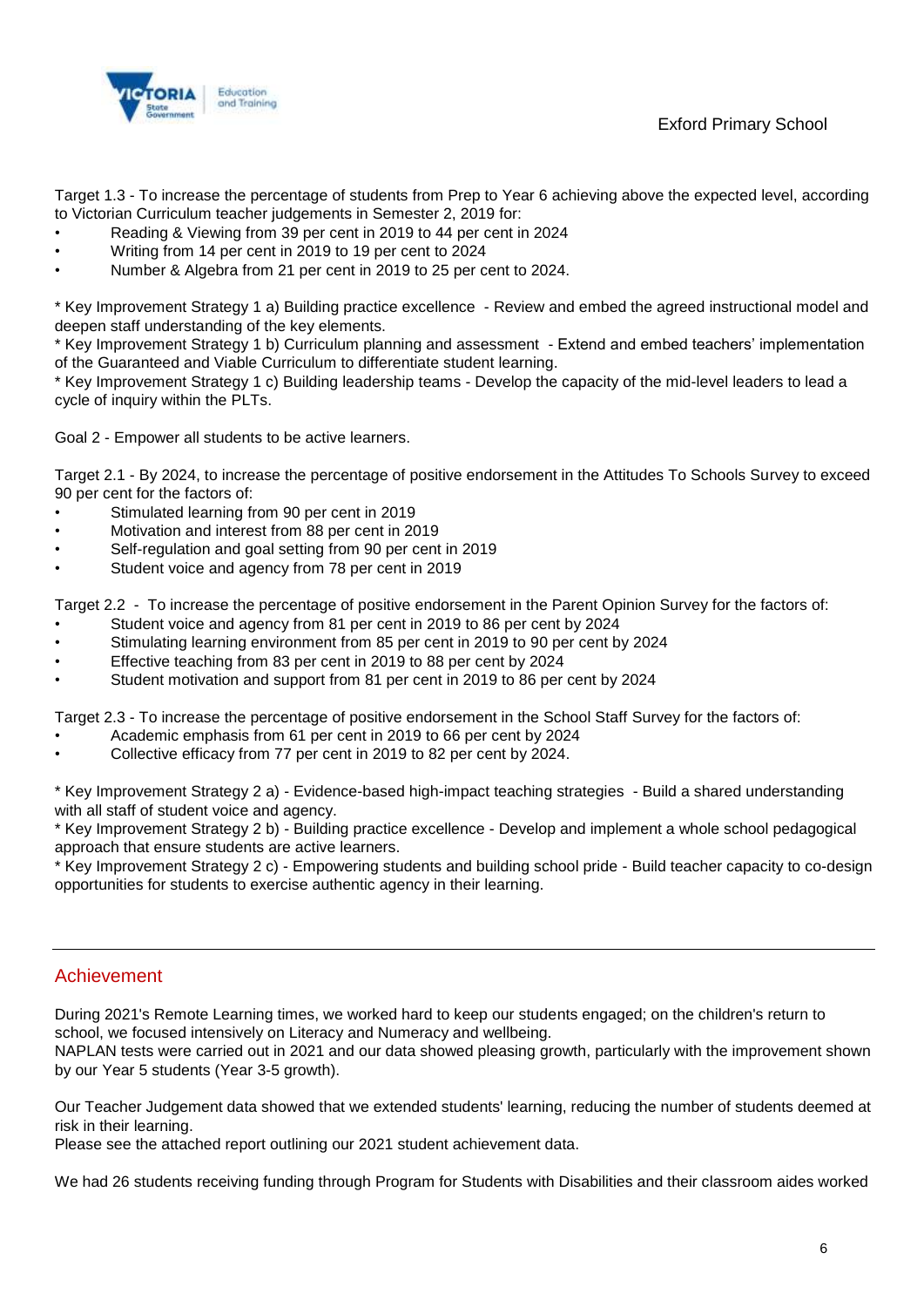

with the children in the classroom and also remotely, to support their progress. All students had an Individual Learning Plan each term and parents were invited to a Student Support Group meeting each term.

### **Engagement**

Our students have faced some challenges over the past two years, with the opening of a new school nearby which saw the transfer of a significant number of students and two years of Remote Learning. Given the challenges of the 2020 and 2021 school years, our 2021 Year 4-6 Attitudes to School Survey data was extremely positive and endorsed our focus on supporting our students to feel connected to school, their classes and their peers and our strong emphasis on student emotional and social wellbeing.

Throughout Remote Learning and on our return to school, we monitored attendance closely and made many phone calls to families following up on children's absences. Once back onsite, we resumed our attendance awards being posted to our students' Seesaw journals, including our end of Semester Attendance certificates.

Due to our Construction works, some of our play space was no longer available and we responded to this by providing a wide range of Lunch time Clubs to support and engage students. Staff identified and encouraged students to attend a Lunch Time Club to support their play and engagement. Due to COVID guidelines, we were unable to have indoor Lunch Time Clubs on our return to school, and responded by putting additional staff on to playground support to engage with students in play.

### **Wellbeing**

As we entered a second year of schooling marked by the uncertainty of the COVID Pandemic and the oscillation between Onsite and Remote Learning programs, we knew that supporting our students, their families and our staff would be a key focus of our approach. Focusing on the students' wellbeing was a priority through 2021 and our involvement in the Resilience Project and its emphasis on mindfulness was a great support for our students. On our return to Onsite Learning in Term 4, our school program focused on supporting children to reconnect with each other in person and to redevelop their friendship skills, empathy for others, emotional regulation, resilience and managing conflict in their play and friendships - this will continue to be a focus for 2022.

### Finance performance and position

For the 2021 and 2022 school years, we reserved school funds against the opening of the new schools (two government and one private school) for both school years due to uncertainty around the impact on our enrolments. The decision to save for and reserve a large surplus has proven to be a prudent financial decision, as the decrease in our student enrolments from 470 in 2020 to 255 in 2022, has not had an impact on our school organisation or staffing levels. We have also been able to protect our Learning Specialist teacher roles to be non-classroom based, so that they are able to best impact on the coaching and professional growth of our teachers.

Due to COVID, our fundraising activities over the past two years have been significantly impacted and we had also made the decision not to ask for financial contributions from our families.

### **For more detailed information regarding our school please visit our website at [http://www.exfordps.vic.edu.au](http://www.exfordps.vic.edu.au/)**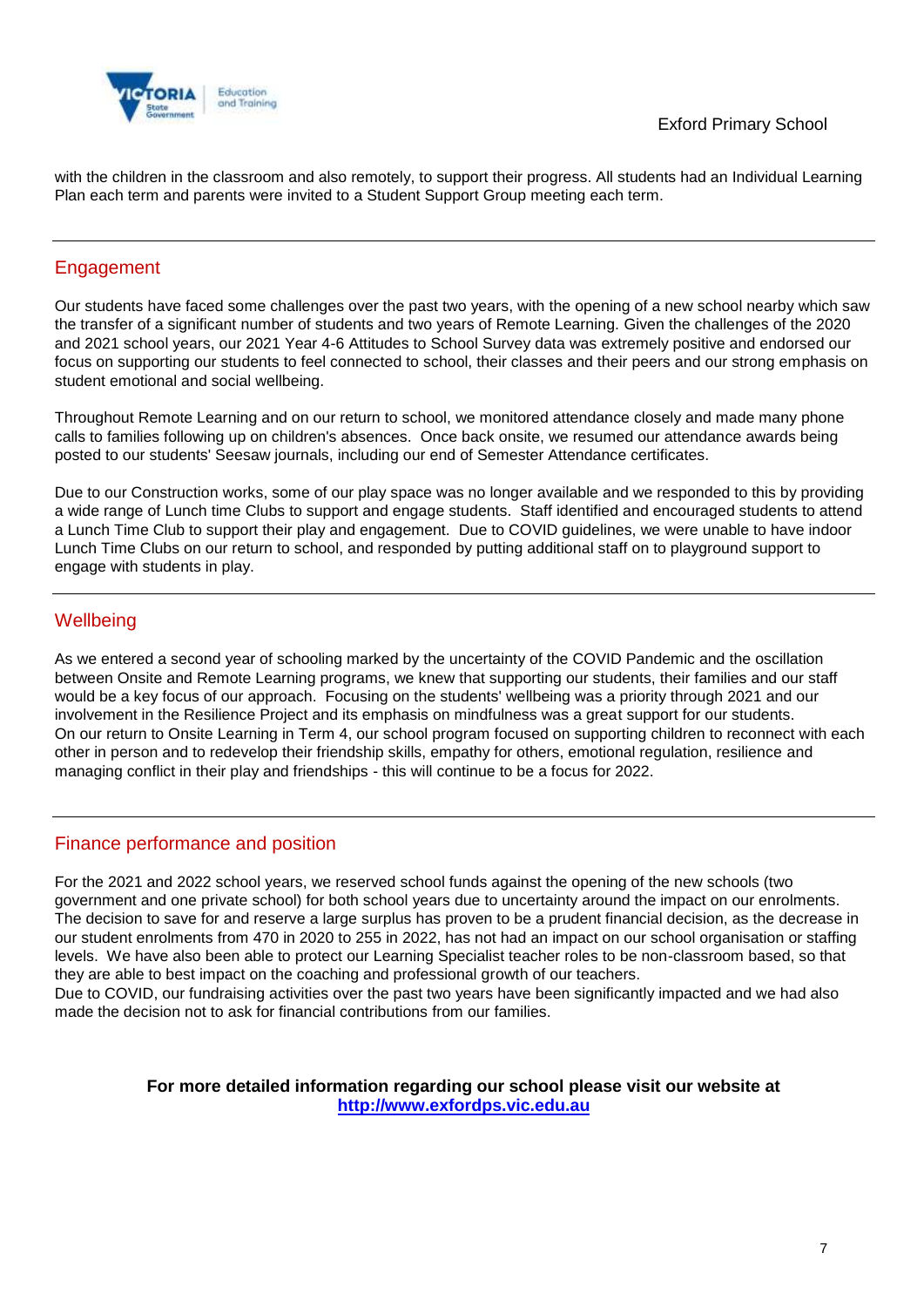

# **Performance Summary**

The Performance Summary for government schools provides an overview of how this school is contributing to the objectives of the Education State and how it compares to other Victorian government schools.

All schools work in partnership with their school community to improve outcomes for children and young people. Sharing this information with parents and the wider school community helps to support community engagement in student learning, a key priority of the Framework for Improving Student Outcomes.

Refer to the 'How to read the Annual Report' section for help on how to interpret this report.

### SCHOOL PROFILE

#### **Enrolment Profile**

A total of 290 students were enrolled at this school in 2021, 147 female and 143 male.

21 percent of students had English as an additional language and 2 percent were Aboriginal or Torres Strait Islander.

#### **Overall Socio-Economic Profile**

The overall school's socio-economic profile is based on the school's Student Family Occupation and Education index (SFOE).

SFOE is a measure of socio-educational disadvantage of a school, based on educational and employment characteristics of the parents/carers of students enrolled at the school. Possible SFOE band values are: Low, Low-Medium, Medium and High. A 'Low' band represents a low level of socio-educational disadvantage, a 'High' band represents a high level of socio-educational disadvantage.

This school's SFOE band value is: Low - Medium

#### **Parent Satisfaction Summary**

The percent endorsement by parents on their school satisfaction level, as reported in the annual Parent Opinion Survey.

Percent endorsement indicates the percent of positive responses (agree or strongly agree) from parents who responded to the survey.



#### **School Staff Survey**

The percent endorsement by staff on School Climate, as reported in the annual School Staff Survey.

Percent endorsement indicates the percent of positive responses (agree or strongly agree) from staff who responded to the survey. Data is suppressed for schools with three or less respondents to the survey for confidentiality reasons.

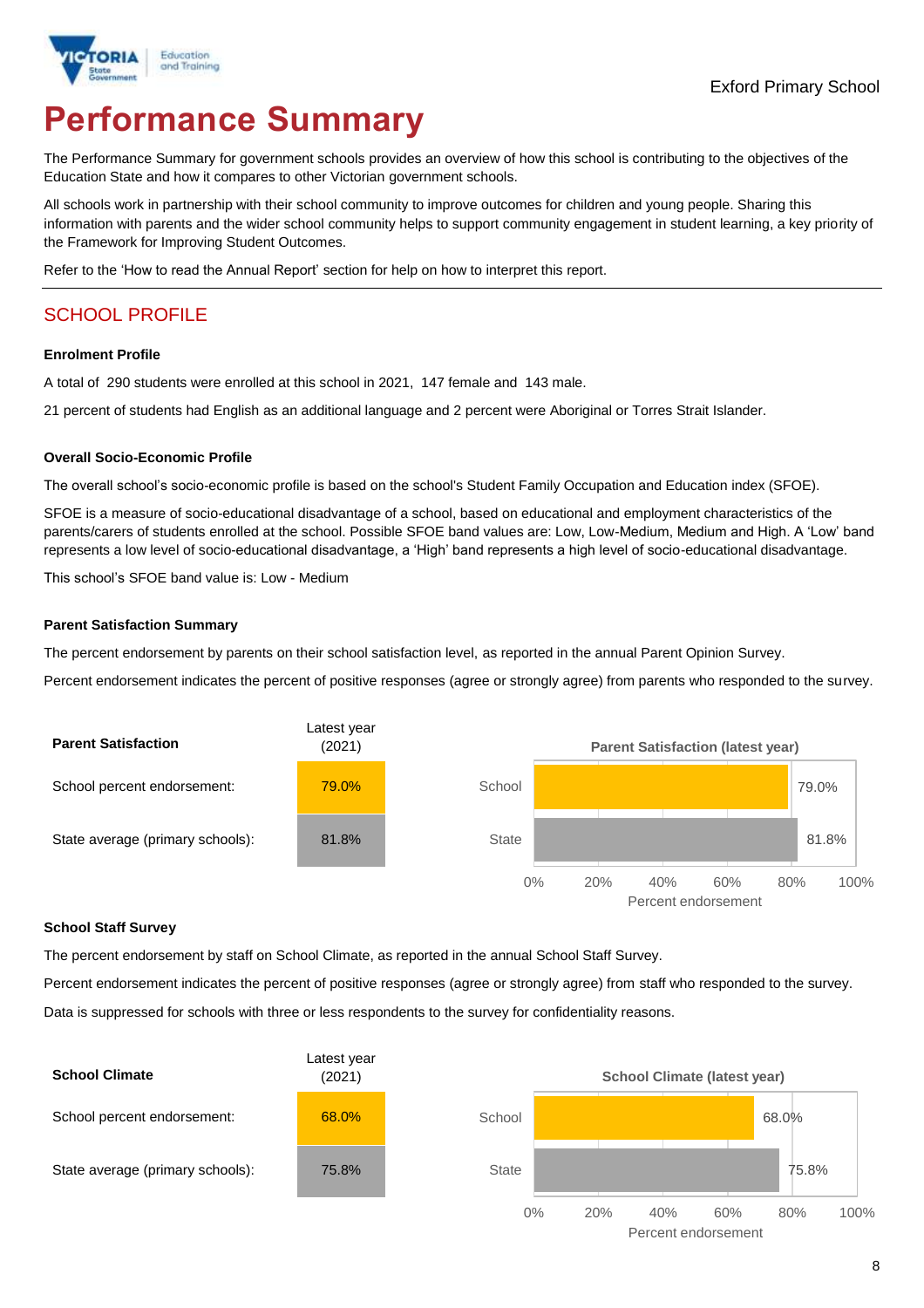

### ACHIEVEMENT

*Key: 'Similar Schools' are a group of Victorian government schools that are like this school, taking into account the school's socioeconomic background of students, the number of non-English speaking students and the size and location of the school.*

#### **Teacher Judgement of student achievement**

Percentage of students working at or above age expected standards in English and Mathematics.



Percent students at or above age expected level

| <b>Mathematics</b><br>Years Prep to 6                             | Latest year<br>(2021) |
|-------------------------------------------------------------------|-----------------------|
| School percent of students at or above age<br>expected standards: | 84.2%                 |
| Similar Schools average:                                          | 84.4%                 |
| State average:                                                    | 84.9%                 |

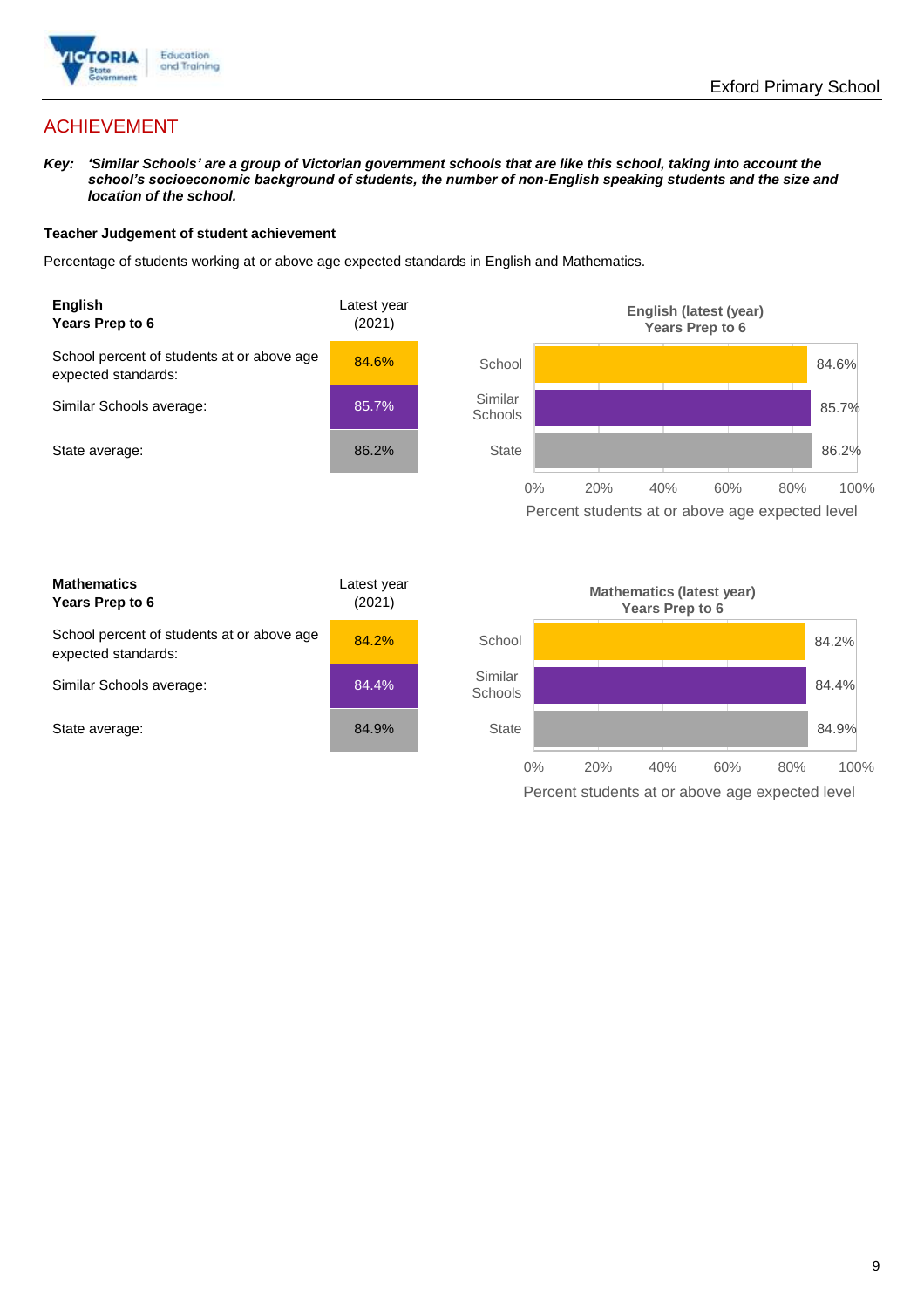

### ACHIEVEMENT (continued)

*Key: 'Similar Schools' are a group of Victorian government schools that are like this school, taking into account the school's socioeconomic background of students, the number of non-English speaking students and the size and location of the school.*

#### **NAPLAN**

Percentage of students in the top three bands of testing in NAPLAN.

Note: NAPLAN tests were not conducted in 2020, hence the 4-year average is the average of 2018, 2019 and 2021 data.

| Reading<br>Year <sub>3</sub>                      | Latest year<br>(2021) | 4-year<br>average |                    | <b>NAPLAN Reading (latest year)</b><br>Year <sub>3</sub>                   |
|---------------------------------------------------|-----------------------|-------------------|--------------------|----------------------------------------------------------------------------|
| School percent of students in<br>top three bands: | 65.4%                 | 73.9%             | School             | 65.4%                                                                      |
| Similar Schools average:                          | 77.2%                 | 76.6%             | Similar<br>Schools | 77.2%                                                                      |
| State average:                                    | 76.9%                 | 76.5%             | <b>State</b>       | 76.9%                                                                      |
|                                                   |                       |                   | $0\%$              | 60%<br>100%<br>20%<br>40%<br>80%<br>Percent of students in top three bands |
| Reading<br>Year 5                                 | Latest year<br>(2021) | 4-year<br>average |                    | <b>NAPLAN Reading (latest year)</b><br>Year 5                              |
| School percent of students in<br>top three bands: | 80.0%                 | 68.5%             | School             | 80.0%                                                                      |
| Similar Schools average:                          | 69.3%                 | 66.8%             | Similar<br>Schools | 69.3%                                                                      |
| State average:                                    | 70.4%                 | 67.7%             | <b>State</b>       | 70.4%                                                                      |
|                                                   |                       |                   | $0\%$              | 20%<br>40%<br>60%<br>80%<br>100%<br>Percent of students in top three bands |
|                                                   |                       |                   |                    |                                                                            |
| <b>Numeracy</b><br>Year <sub>3</sub>              | Latest year<br>(2021) | 4-year<br>average |                    | <b>NAPLAN Numeracy (latest year)</b><br>Year <sub>3</sub>                  |
| School percent of students in<br>top three bands: | 42.3%                 | 56.0%             | School             | 42.3%                                                                      |
| Similar Schools average:                          | 67.9%                 | 68.7%             | Similar<br>Schools | 67.9%                                                                      |
| State average:                                    | 67.6%                 | 69.1%             | <b>State</b>       | 67.6%                                                                      |
|                                                   |                       |                   | $0\%$              | 20%<br>40%<br>60%<br>80%<br>100%<br>Percent of students in top three bands |
| <b>Numeracy</b><br>Year 5                         | Latest year<br>(2021) | 4-year<br>average |                    | <b>NAPLAN Numeracy (latest year)</b><br>Year 5                             |
| School percent of students in<br>top three bands: | 56.7%                 | 52.7%             | School             | 56.7%                                                                      |
| Similar Schools average:                          | 57.1%                 | 56.8%             | Similar<br>Schools | 57.1%                                                                      |
| State average:                                    | 61.6%                 | 60.0%             | State              | 61.6%                                                                      |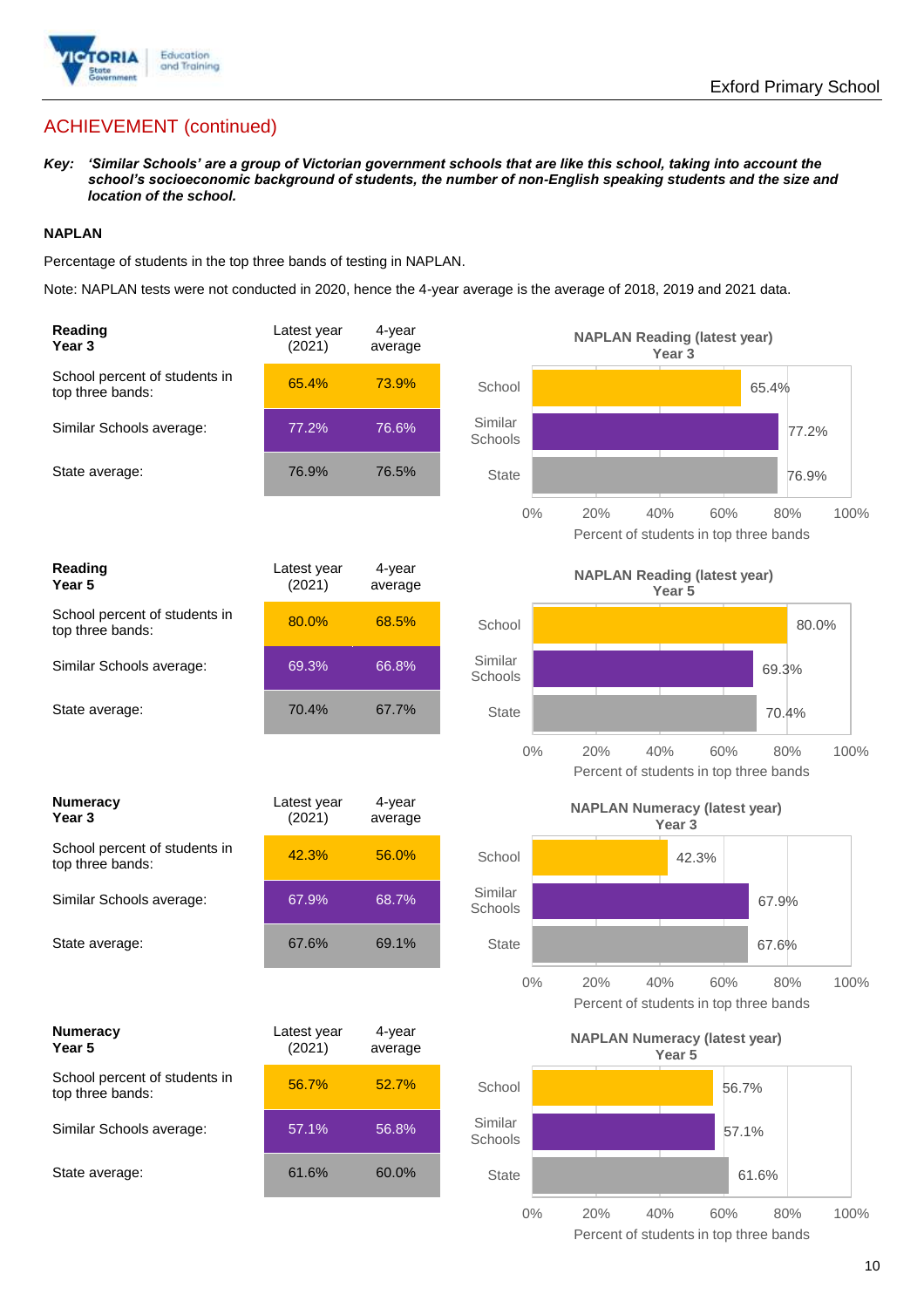

### ACHIEVEMENT (continued)

#### **NAPLAN Learning Gain**

NAPLAN learning gain is determined by comparing a student's current year result relative to the results of all 'similar' Victorian students (i.e., students in all sectors in the same year level who had the same score two years prior). If the current year result is in the top 25 percent, their gain level is categorised as 'High'; middle 50 percent is 'Medium'; bottom 25 percent is 'Low'.

#### **Learning Gain Year 3 (2019) to Year 5 (2021)**

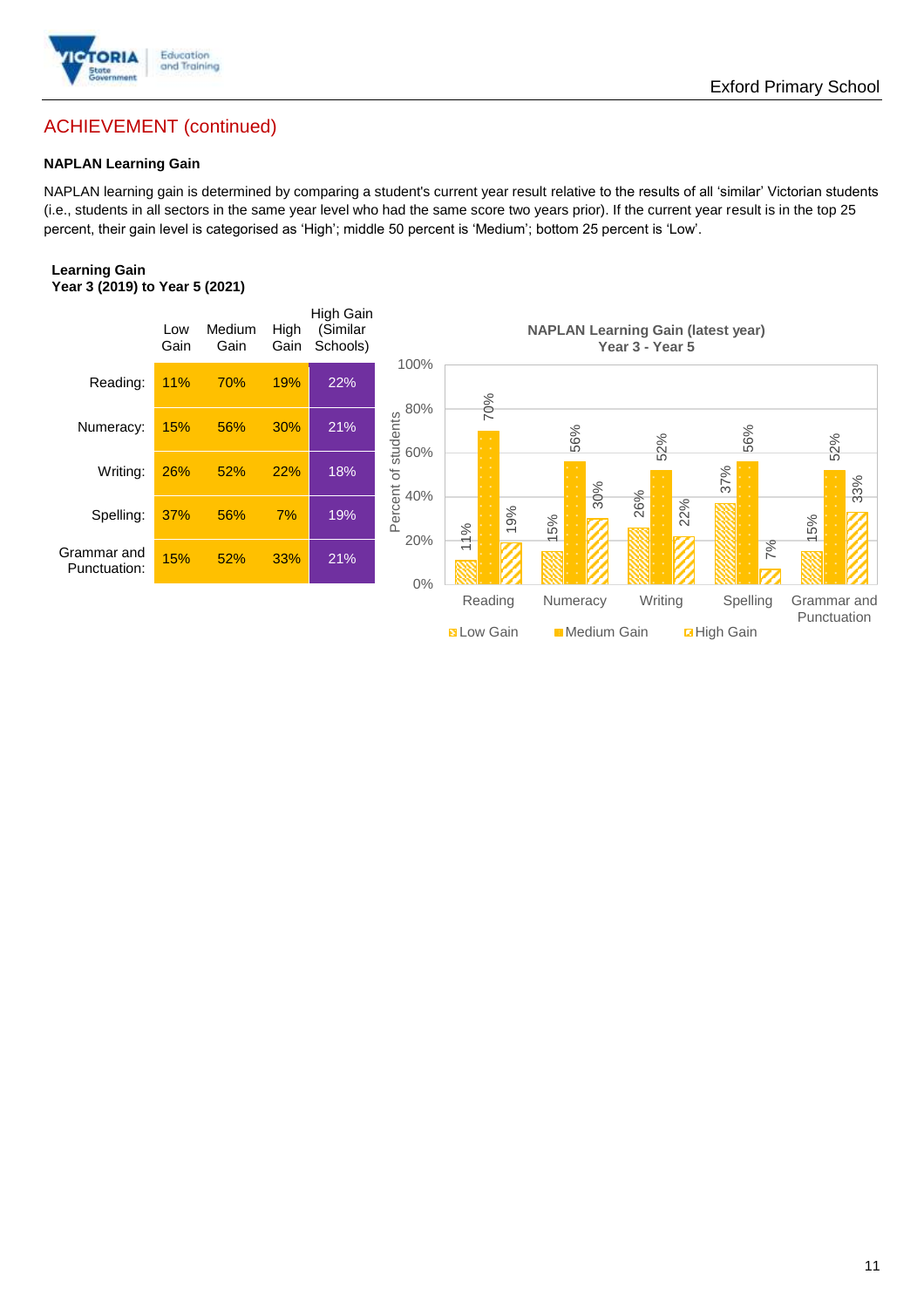

### ENGAGEMENT

*Key: 'Similar Schools' are a group of Victorian government schools that are like this school, taking into account the school's socioeconomic background of students, the number of non-English speaking students and the size and location of the school.*

#### **Average Number of Student Absence Days**

Absence from school can impact on students' learning. Common reasons for non-attendance include illness and extended family holidays. Absence and attendance data in 2020 and 2021 may have been influenced by COVID-19.



#### **Attendance Rate (latest year)**

|                                             | Prep | Year 1 | Year 2 | Year 3 | Year 4 | Year 5 | Year 6 |
|---------------------------------------------|------|--------|--------|--------|--------|--------|--------|
| Attendance Rate by year level<br>$(2021)$ : | 92%  | 86%    | 88%    | 86%    | 89%    | 91%    | 91%    |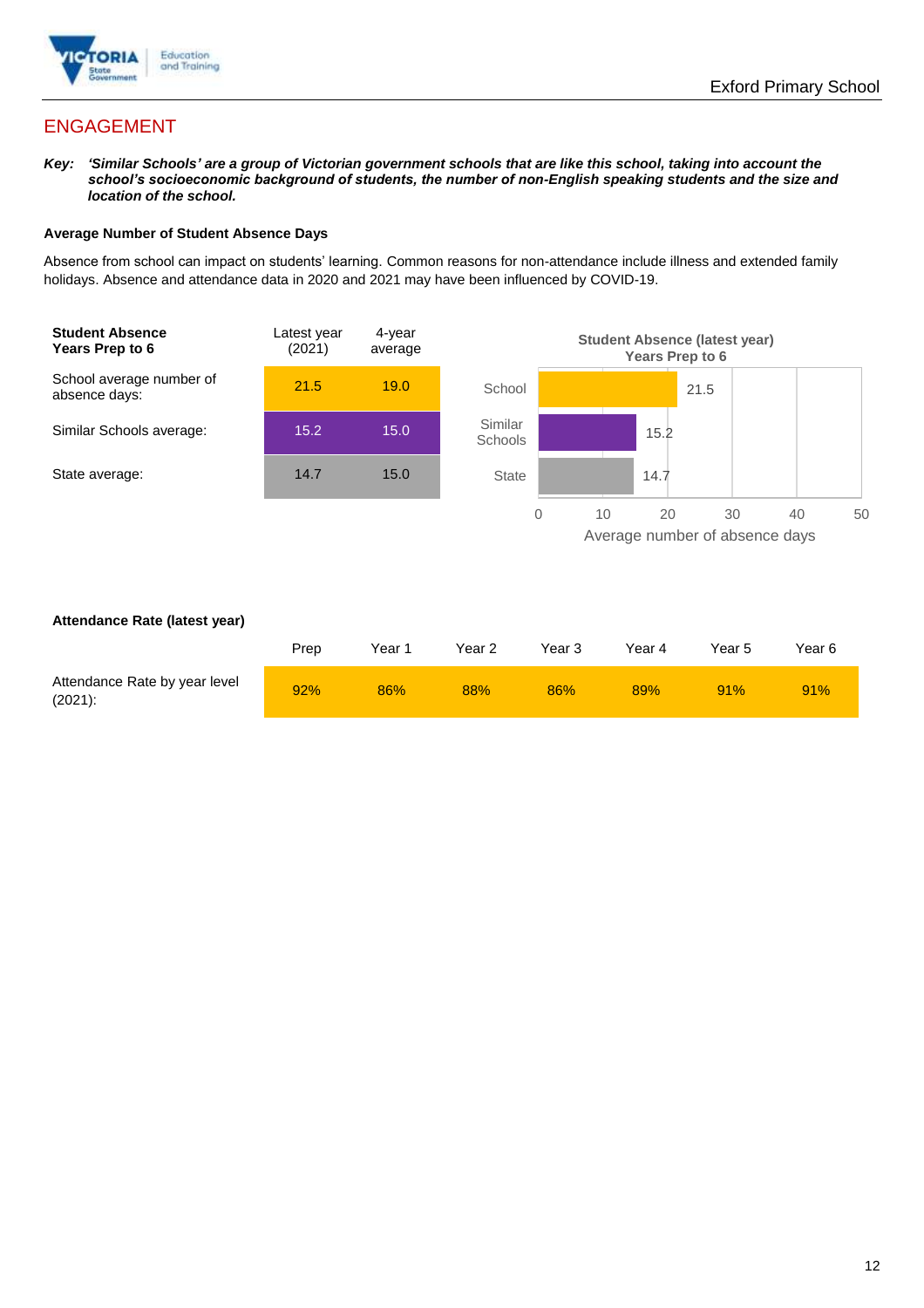

### **WELLBEING**

*Key: 'Similar Schools' are a group of Victorian government schools that are like this school, taking into account the school's socioeconomic background of students, the number of non-English speaking students and the size and location of the school.*

#### **Student Attitudes to School – Sense of Connectedness**

The percent endorsement on Sense of Connectedness factor, as reported in the Attitudes to School Survey completed annually by Victorian government school students, indicates the percent of positive responses (agree or strongly agree).



*Due to lower participation rates, differences in the timing of the survey/length of survey period and the general impact of Covid19 across 2020 and 2021, data are often not comparable with previous years or within similar school groups. Care should be taken when interpreting these results.*



#### **Student Attitudes to School – Management of Bullying**

The percent endorsement on Management of Bullying factor, as reported in the Attitudes to School Survey completed annually by Victorian government school students, indicates the percent of positive responses (agree or strongly agree).

| <b>Management of Bullying</b><br>Years 4 to 6 | Latest year<br>(2021) | 4-year<br>average |  |
|-----------------------------------------------|-----------------------|-------------------|--|
| School percent endorsement:                   | 90.9%                 | 87.6%             |  |
| Similar Schools average:                      | 76.6%                 | 79.2%             |  |
| State average:                                | 78.4%                 | 79.7%             |  |

*Due to lower participation rates, differences in the timing of the survey/length of survey period and the general impact of Covid19 across 2020 and 2021, data are often not comparable with previous years or within similar school groups. Care should be taken when interpreting these results.*

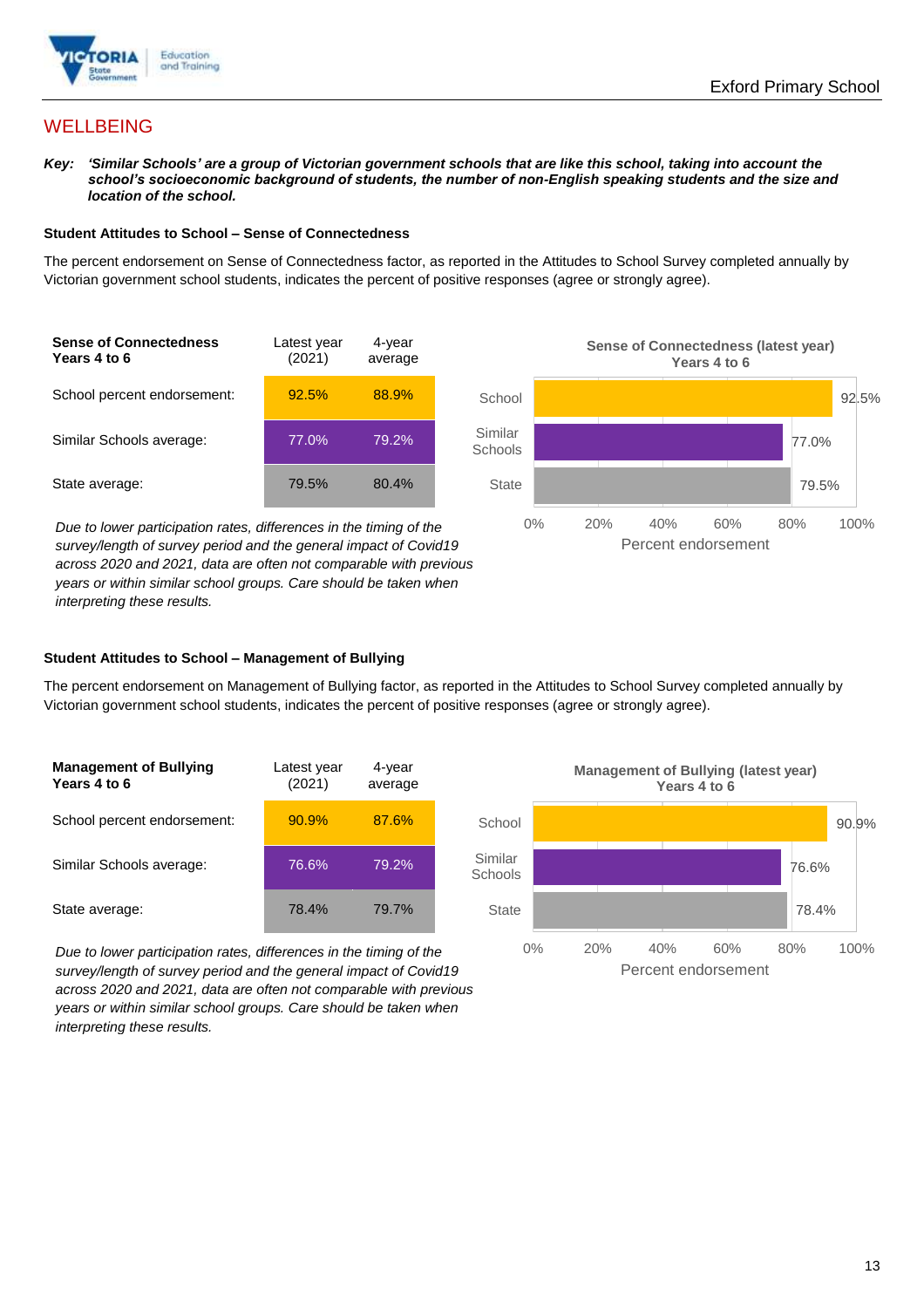

# **Financial Performance and Position**

FINANCIAL PERFORMANCE - OPERATING STATEMENT SUMMARY FOR THE YEAR ENDING 31 DECEMBER, 2021

| <b>Revenue</b>                  | <b>Actual</b> |
|---------------------------------|---------------|
| <b>Student Resource Package</b> | \$3,218,707   |
| Government Provided DET Grants  | \$298,537     |
| Government Grants Commonwealth  | \$14,959      |
| <b>Government Grants State</b>  | \$0           |
| <b>Revenue Other</b>            | \$10,747      |
| <b>Locally Raised Funds</b>     | \$54,356      |
| <b>Capital Grants</b>           | \$0           |
| <b>Total Operating Revenue</b>  | \$3,597,306   |

| Equity <sup>1</sup>                                 | <b>Actual</b> |
|-----------------------------------------------------|---------------|
| Equity (Social Disadvantage)                        | \$66,226      |
| Equity (Catch Up)                                   | \$0           |
| <b>Transition Funding</b>                           | \$0           |
| Equity (Social Disadvantage - Extraordinary Growth) | \$0           |
| <b>Equity Total</b>                                 | \$66,226      |

| <b>Expenditure</b>                    | <b>Actual</b> |
|---------------------------------------|---------------|
| Student Resource Package <sup>2</sup> | \$3,094,664   |
| Adjustments                           | \$0           |
| <b>Books &amp; Publications</b>       | \$106         |
| Camps/Excursions/Activities           | \$4,967       |
| <b>Communication Costs</b>            | \$6,504       |
| Consumables                           | \$61,908      |
| Miscellaneous Expense <sup>3</sup>    | \$9,259       |
| <b>Professional Development</b>       | \$10,854      |
| Equipment/Maintenance/Hire            | \$48,427      |
| <b>Property Services</b>              | \$30,821      |
| Salaries & Allowances <sup>4</sup>    | \$122,120     |
| <b>Support Services</b>               | \$23,678      |
| Trading & Fundraising                 | \$19,799      |
| Motor Vehicle Expenses                | \$0           |
| Travel & Subsistence                  | \$0           |
| <b>Utilities</b>                      | \$32,587      |
| <b>Total Operating Expenditure</b>    | \$3,465,692   |
| <b>Net Operating Surplus/-Deficit</b> | \$131,613     |
| <b>Asset Acquisitions</b>             | \$0           |

(1) The equity funding reported above is a subset of the overall revenue reported by the school.

(2) Student Resource Package Expenditure figures are as of 24 Feb 2022 and are subject to change during the reconciliation process.

(3) Miscellaneous Expenses include bank charges, administration expenses, insurance and taxation charges.

(4) Salaries and Allowances refers to school-level payroll.